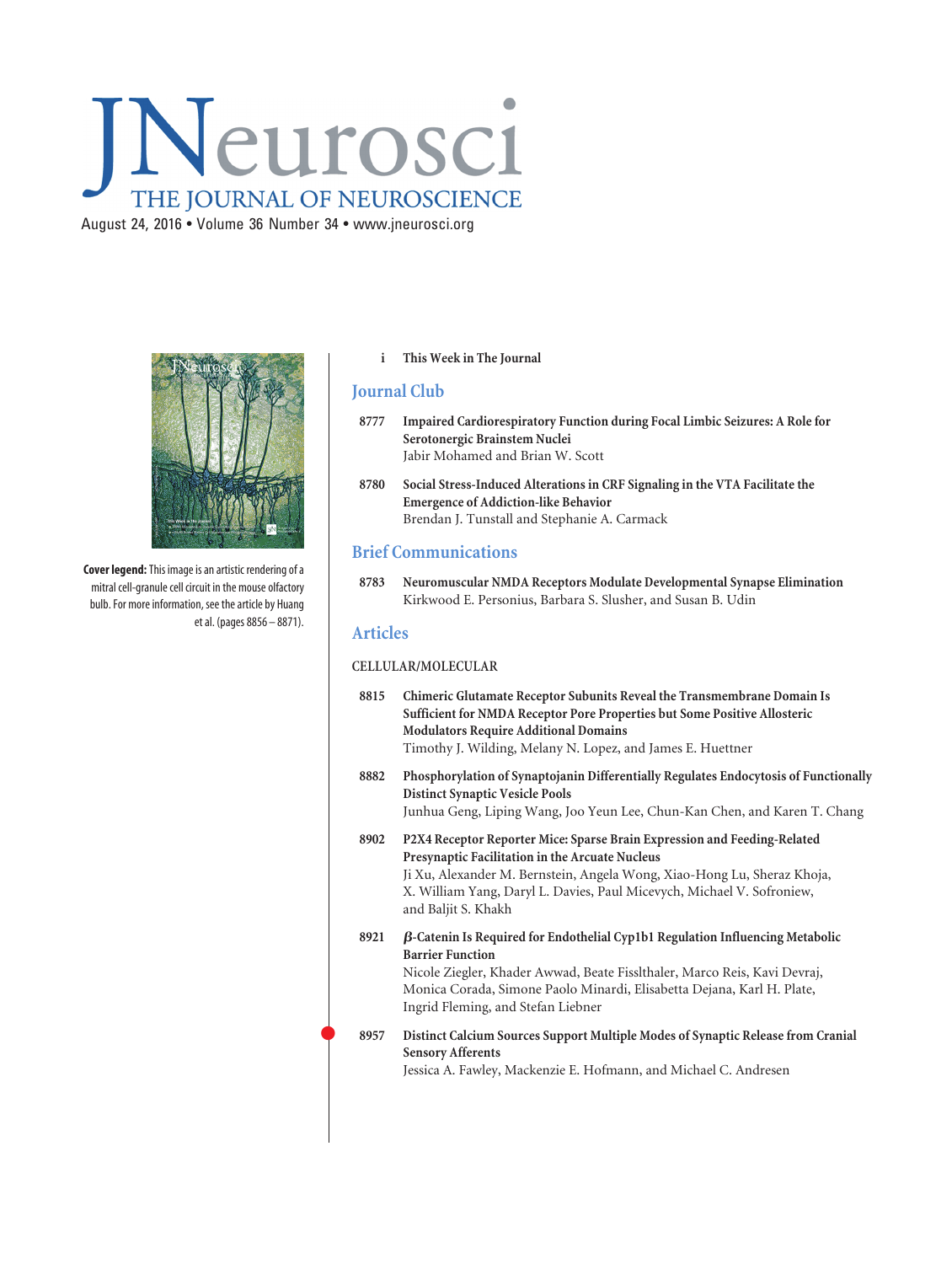|      | DEVELOPMENT/PLASTICITY/REPAIR                                                                                                                                                                                                                                                                                                                                  |
|------|----------------------------------------------------------------------------------------------------------------------------------------------------------------------------------------------------------------------------------------------------------------------------------------------------------------------------------------------------------------|
| 8802 | mGluR5 Exerts Cell-Autonomous Influences on the Functional<br>and Anatomical Development of Layer IV Cortical Neurons in the Mouse Primary<br><b>Somatosensory Cortex</b><br>Carlos J. Ballester-Rosado, Hao Sun, Jui-Yen Huang, and Hui-Chen Lu                                                                                                               |
| 8856 | Task Learning Promotes Plasticity of Interneuron Connectivity Maps in the<br><b>Olfactory Bulb</b><br>Longwen Huang, Kevin Ung, Isabella Garcia, Kathleen B. Quast, Keith Cordiner,<br>Peter Saggau, and Benjamin R. Arenkiel                                                                                                                                  |
| 8947 | Adult Neurogenesis Leads to the Functional Reconstruction of a Telencephalic<br><b>Neural Circuit</b><br>Rachel E. Cohen, Matheus Macedo-Lima, Kimberly E. Miller,<br>and Eliot A. Brenowitz                                                                                                                                                                   |
|      | <b>SYSTEMS/CIRCUITS</b>                                                                                                                                                                                                                                                                                                                                        |
| 8842 | Partial Breakdown of Input Specificity of STDP at Individual Synapses Promotes<br>New Learning                                                                                                                                                                                                                                                                 |
|      | Maxim Volgushev, Jen-Yung Chen, Vladimir Ilin, Roman Goz,<br>Marina Chistiakova, and Maxim Bazhenov                                                                                                                                                                                                                                                            |
| 8967 | Neurons in Striate Cortex Signal Disparity in Half-Matched Random-Dot<br>Stereograms<br>Sid Henriksen, Jenny C. A. Read, and Bruce G. Cumming                                                                                                                                                                                                                  |
| 8977 | The Nucleus Reuniens of the Midline Thalamus Gates Prefrontal-Hippocampal<br>Modulation of Ventral Tegmental Area Dopamine Neuron Activity<br>Eric C. Zimmerman and Anthony A. Grace                                                                                                                                                                           |
| 8985 | Behavioral and Single-Neuron Sensitivity to Millisecond Variations in Temporally<br><b>Patterned Communication Signals</b><br>Christa A. Baker, Lisa Ma, Chelsea R. Casareale, and Bruce A. Carlson                                                                                                                                                            |
|      | BEHAVIORAL/COGNITIVE                                                                                                                                                                                                                                                                                                                                           |
| 8872 | Neural Basis of Acquired Amusia and Its Recovery after Stroke<br>Aleksi J. Sihvonen, Pablo Ripollés, Vera Leo, Antoni Rodríguez-Fornells,<br>Seppo Soinila, and Teppo Särkämö                                                                                                                                                                                  |
| 8895 | Differential Contributions of GABA Concentration in Frontal and Parietal Regions to<br><b>Individual Differences in Attentional Blink</b><br>Ken Kihara, Hirohito M. Kondo, and Jun I. Kawahara                                                                                                                                                                |
| 8936 | Compartmentalized PDE4A5 Signaling Impairs Hippocampal Synaptic Plasticity<br>and Long-Term Memory<br>Robbert Havekes, Alan J. Park, Rosa E. Tolentino, Vibeke M. Bruinenberg,<br>Jennifer C. Tudor, Yool Lee, Rolf T. Hansen, Leonardo A. Guercio,<br>Edward Linton, Susana R. Neves-Zaph, Peter Meerlo, George S. Baillie,<br>Miles D. Houslay, and Ted Abel |
| 9001 | Training Working Memory in Childhood Enhances Coupling between Frontoparietal<br><b>Control Network and Task-Related Regions</b><br>Jessica J. Barnes, Anna Christina Nobre, Mark W. Woolrich, Kate Baker,<br>and Duncan E. Astle                                                                                                                              |

 $\bullet$